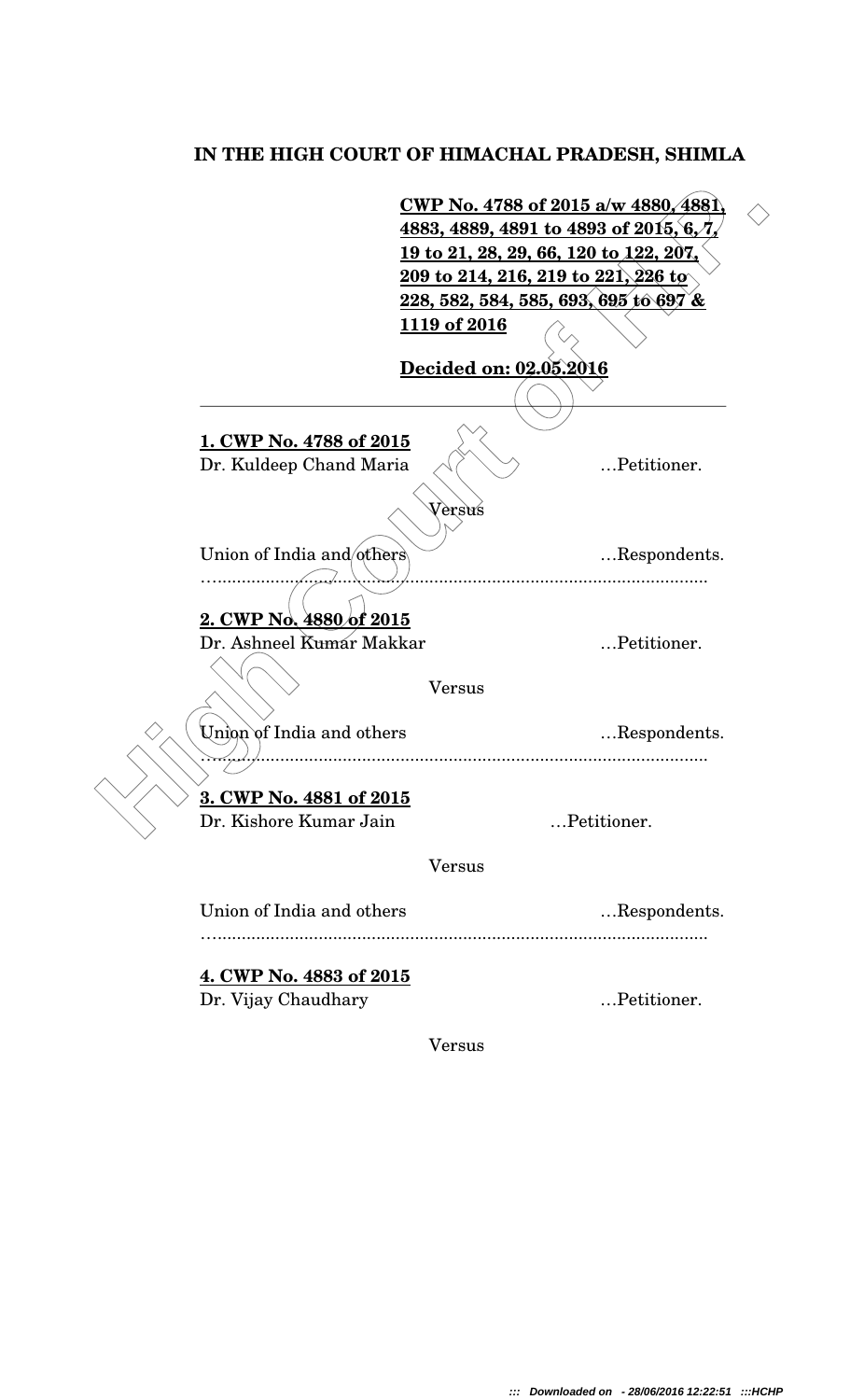| Union of India and others                           |               | Respondents.  |
|-----------------------------------------------------|---------------|---------------|
| 5. CWP No. 4889 of 2015<br>Dr. Surinder Singh       |               | . Petitioner. |
| Union of India and others                           | <b>Versus</b> | Respondents.  |
| 6. CWP No. 4891 of 2015<br>Dr. Narinder Singh       |               | Petitioner.   |
| Union of India and others                           | Versus        | Respondents.  |
| 7. CWP No. 4892 of 2015<br>Dr. Bal Krishan Phawa    |               | Petitioner.   |
| $\liminf$ of India and others                       | <b>Versus</b> | Respondents.  |
| CWP No. 4893 of 2015<br>8.<br>Dr. Vishal Kumar      |               | Petitioner.   |
|                                                     | <b>Versus</b> |               |
| Union of India and others                           |               | Respondents.  |
| <b>9. CWP No. 6 of 2016</b><br>Dr. Kailash Parashar |               | Petitioner.   |

Versus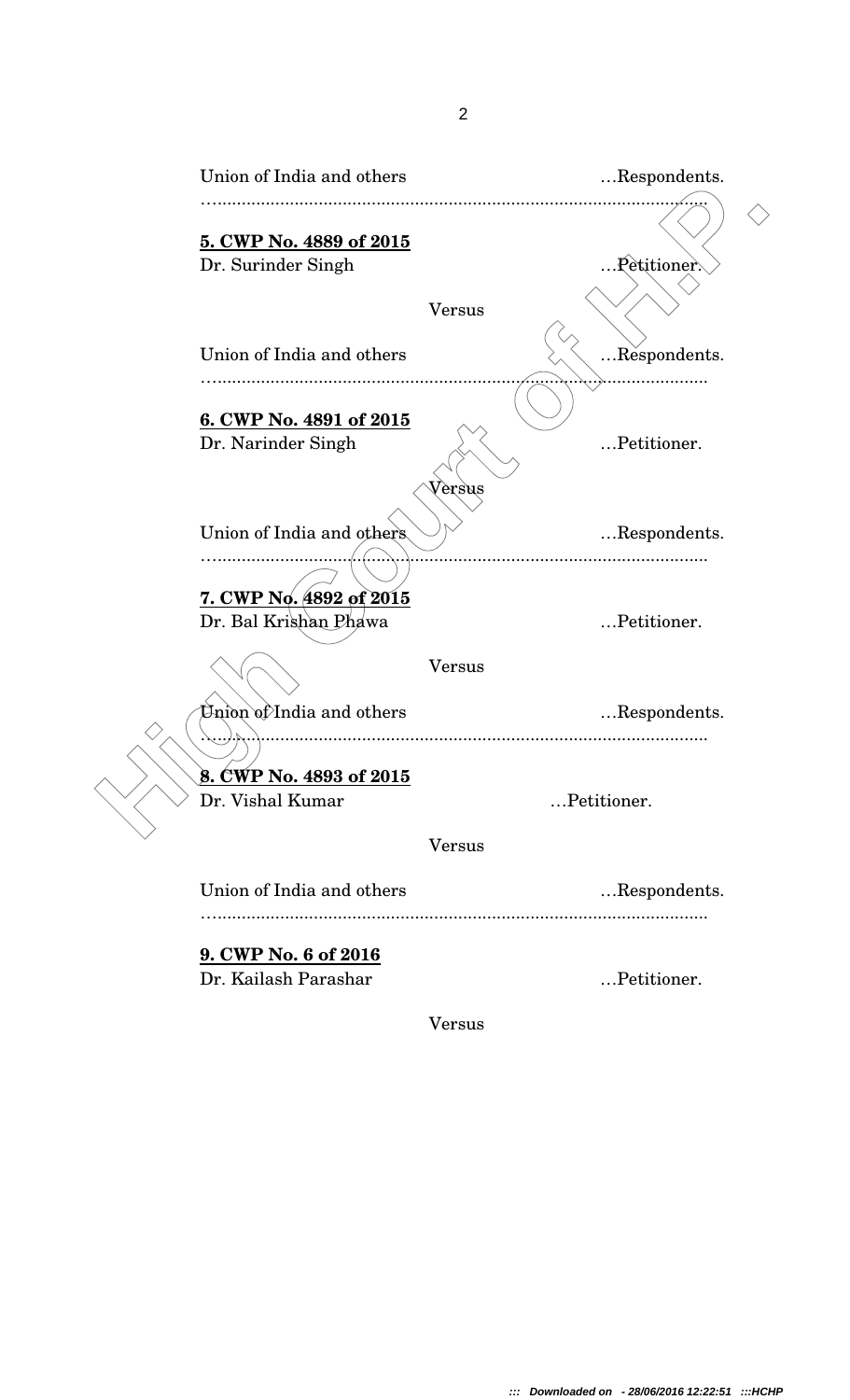| Union of India and others                           |               | Respondents. |
|-----------------------------------------------------|---------------|--------------|
| 10. CWP No. 7 of 2016                               |               |              |
| Dr. Karan Sharma                                    |               | Petitioner.  |
|                                                     | <b>Versus</b> |              |
| Union of India and others                           |               | Respondents. |
|                                                     |               |              |
| 11. CWP No. 19 of 2016<br>Dr. Nalin Kishore         |               | Petitioner.  |
| Union of India and others.                          | Versus        | Respondents. |
| <u>12. CWP No. 20 of 2016</u>                       |               |              |
| Dr. Ashok Kumar Sood                                |               | Petitioner.  |
|                                                     | <b>Versus</b> |              |
| Union of India and others                           |               | Respondents. |
| <u>13. CWP No. 21 of 2016</u>                       |               |              |
| Dr. Nalli Prabhudas                                 |               | Petitioner.  |
|                                                     | Versus        |              |
| Union of India and others                           |               | Respondents. |
|                                                     |               |              |
| 14. CWP No. 28 of 2016<br>Dr. Bhajender Singh Mehta |               | Petitioner.  |
|                                                     | <b>Versus</b> |              |
| Union of India and others                           |               | Respondents. |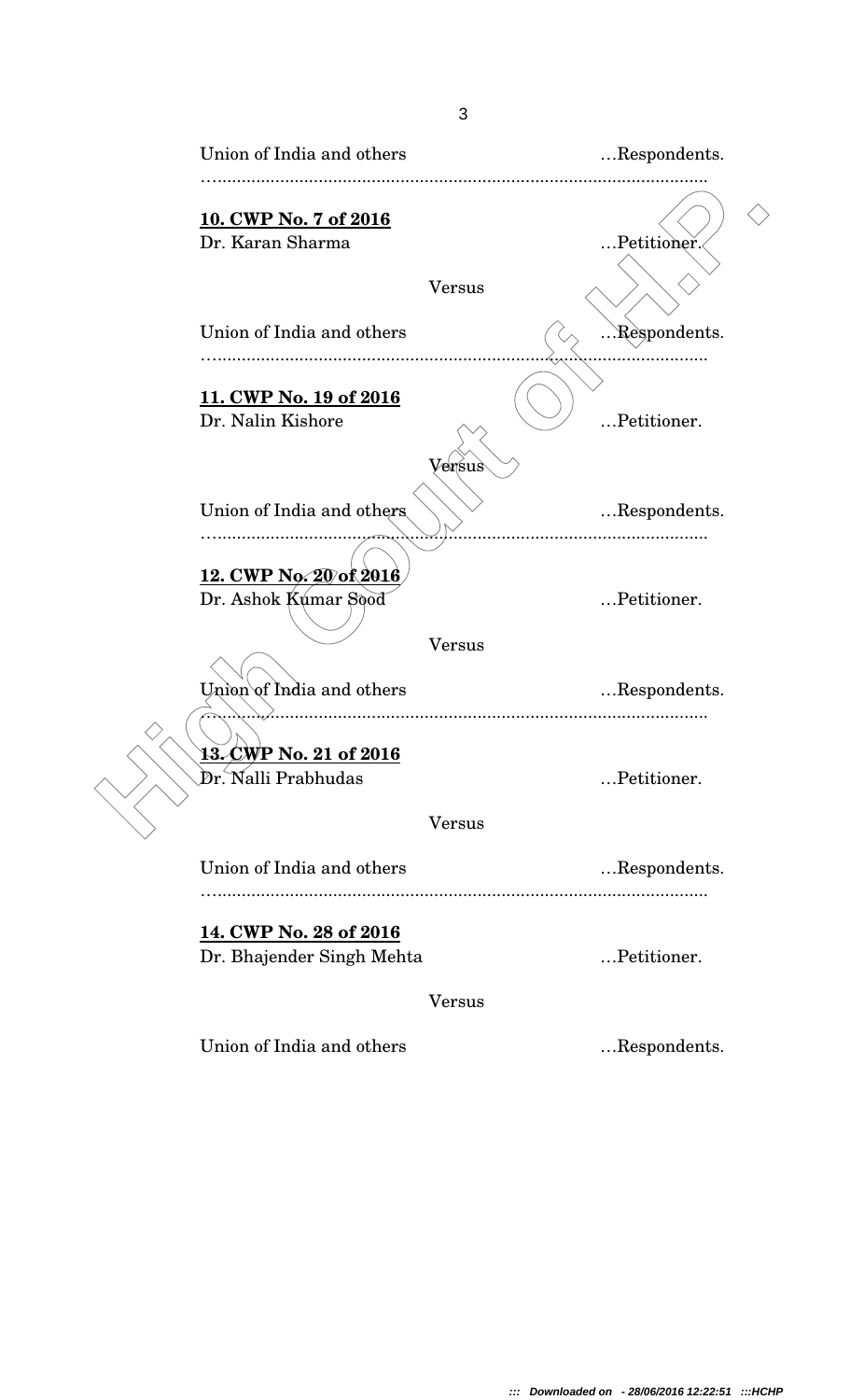| <u>15. CWP No. 29 of 2016</u>  |              |
|--------------------------------|--------------|
| Dr. Satya Pal Khera            | Petitioner.  |
| <b>Versus</b>                  |              |
| Union of India and others      | Respondents. |
| 16. CWP No. 66 of 2016         |              |
| Dr. Rajive Rai                 | Petitioner.  |
| Versus                         |              |
| Union of India and others      | Respondents. |
| 17. CWP No. 120 of 2016        |              |
| Dr. Suresh Sharma              | Petitioner.  |
| <b>Versus</b>                  |              |
| Union of India and others      | Respondents. |
|                                |              |
| <u>18. ÇWP No. 121 of 2016</u> |              |
| Dr. Kalpana Virmani            | Petitioner.  |
| <b>Versus</b>                  |              |
| Union of India and others      | Respondents. |
|                                |              |
| 19. CWP No. 122 of 2016        |              |
| Dr. Inderjeet Singh Panwar     | Petitioner.  |
| <b>Versus</b>                  |              |
| Union of India and others      | Respondents. |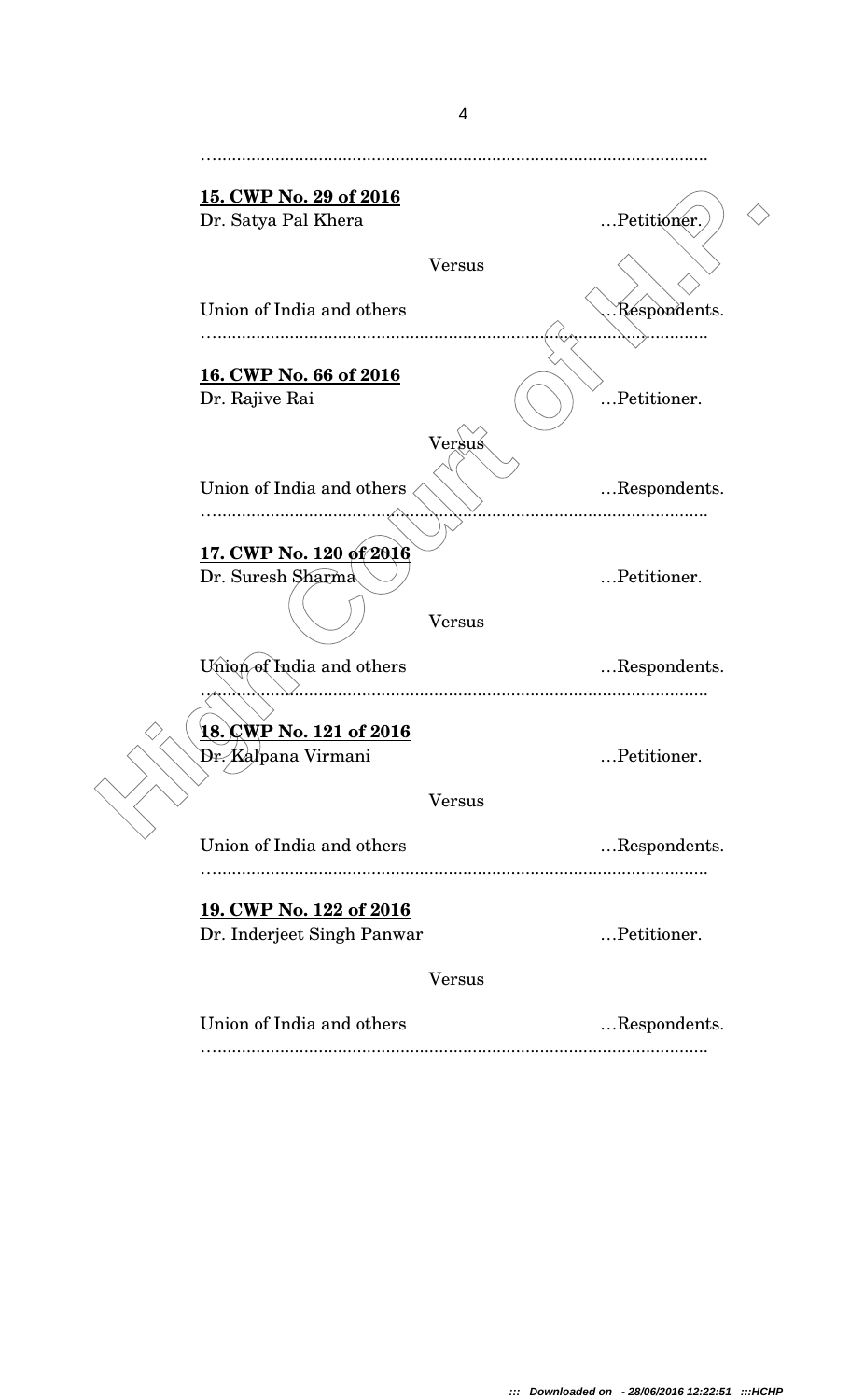| 20. CWP No. 207 of 2016        |               |              |  |
|--------------------------------|---------------|--------------|--|
| Dr. Shashi Paul Sood           |               | Petitioner.  |  |
|                                | <b>Versus</b> |              |  |
| Union of India and others      |               | Respondents. |  |
| 21. CWP No. 209 of 2016        |               |              |  |
| Dr. Prem Lata Nanda            |               | .Petitioner. |  |
|                                | Versus        |              |  |
| Union of India and others      |               | Respondents. |  |
|                                |               |              |  |
| 22. CWP No. 210 of 2016        |               |              |  |
| Dr. Narinder Singh             |               | Petitioner.  |  |
|                                | Versus        |              |  |
| Union of India and others      |               | Respondents. |  |
|                                |               |              |  |
| <u>23. CWP No. 211 of 2016</u> |               |              |  |
| Dr.)Raman Kumar                |               | Petitioner.  |  |
|                                | Versus        |              |  |
| Union of India and others      |               | Respondents. |  |
| 24. CWP No. 212 of 2016        |               |              |  |
| Dr. Roohail Sharma             |               | Petitioner.  |  |
|                                | <b>Versus</b> |              |  |
| Union of India and others      |               | Respondents. |  |
|                                |               |              |  |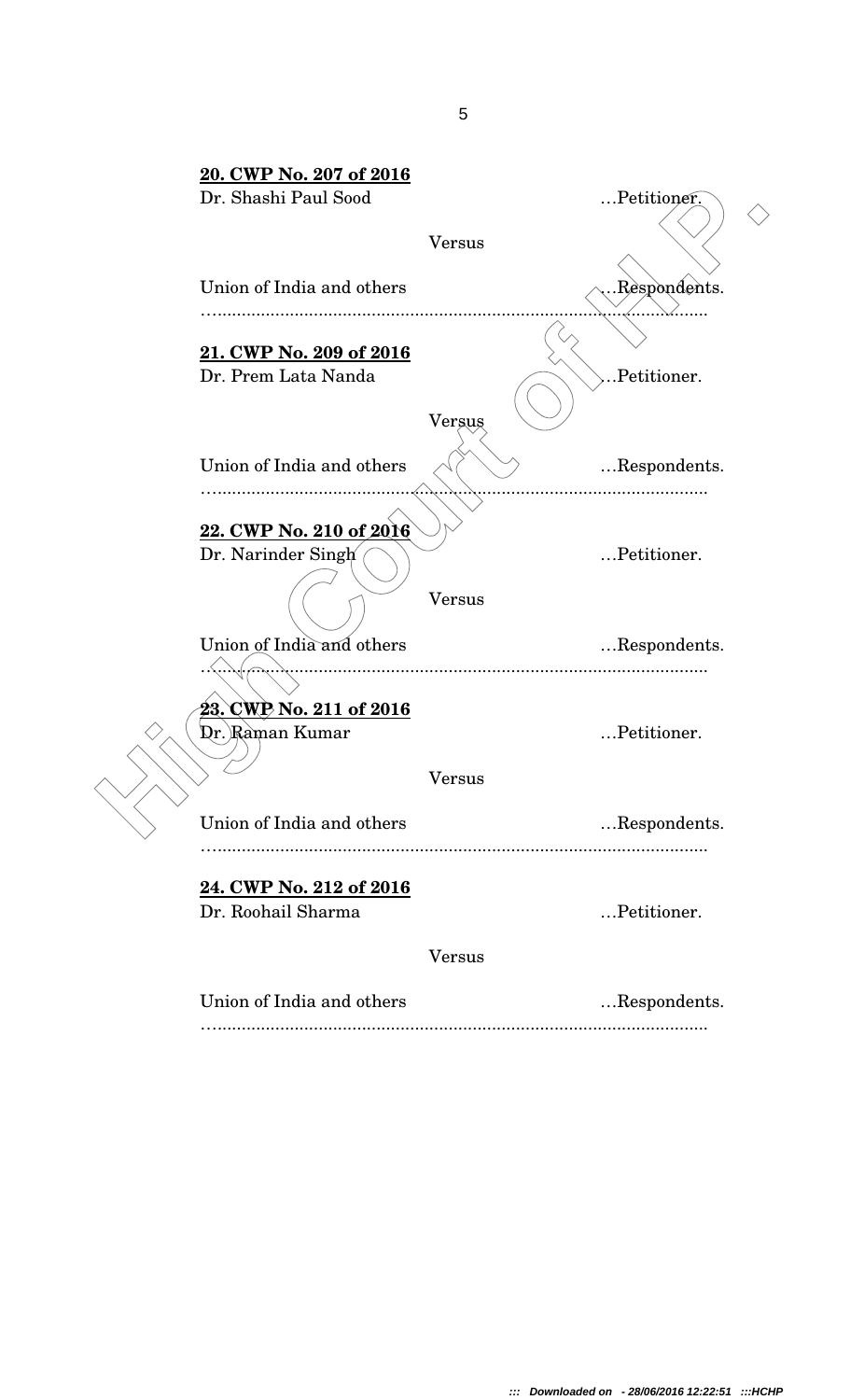| 25. CWP No. 213 of 2016                                     |               |                 |  |
|-------------------------------------------------------------|---------------|-----------------|--|
| Dr. Ajit Paul Jain                                          |               | Petitioner.     |  |
|                                                             | <b>Versus</b> |                 |  |
| Union of India and others                                   |               | Respondents.    |  |
| 26. CWP No. 214 of 2016<br>Dr. Vijay Kumar Vohra            |               | Petitioner.     |  |
|                                                             | Versus        |                 |  |
| Union of India and others<br>                               |               | Respondents.    |  |
| 27. CWP No. 216 of 2016<br>Dr. Bimla Bhardwaj               | Versus        | Petitioner.     |  |
| Union of India and others                                   |               | Respondents.    |  |
| <u>28. CWP Nò. 219 of 2016</u><br>Dr. Rajinder Kumar Mangla | Versus        | <br>Petitioner. |  |
| Union of India and others                                   |               | Respondents.    |  |
|                                                             |               |                 |  |
| 29. CWP No. 220 of 2016<br>Dr. Peter Desouza                |               | Petitioner.     |  |
|                                                             | <b>Versus</b> |                 |  |
| Union of India and others                                   |               | Respondents.    |  |
|                                                             |               |                 |  |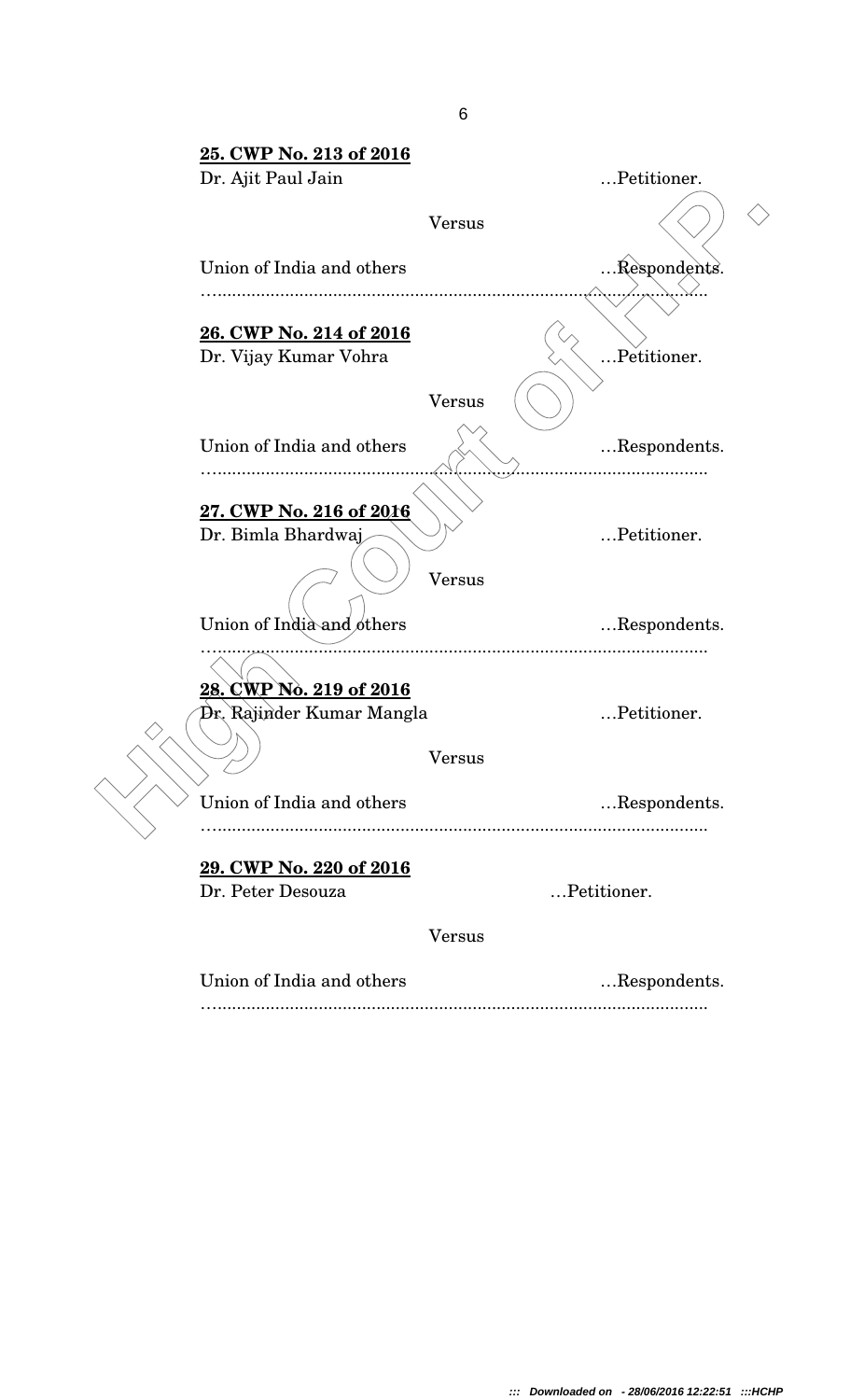| 30. CWP No. 221 of 2016                    |               |              |  |
|--------------------------------------------|---------------|--------------|--|
| Dr. Pratibha Sud                           |               | Petitioner.  |  |
|                                            | <b>Versus</b> |              |  |
| Union of India and others                  |               | Respondents. |  |
| 31. CWP No. 226 of 2016                    |               |              |  |
| Dr. Bhupinder Singh Bhatoe                 |               | Retitioner.  |  |
|                                            | <b>Versus</b> |              |  |
| Union of India and others                  |               | Respondents. |  |
|                                            |               |              |  |
| 32. CWP No. 227 of 2016<br>Dr. Rajiv Kundu |               | Petitioner.  |  |
|                                            | Versus        |              |  |
| Union of India and others                  |               | Respondents. |  |
| 33. CWP No. 228 of 2016                    |               |              |  |
| Dr. Vijendra Nath Upadhyay                 |               | Petitioner.  |  |
|                                            | $\rm Versus$  |              |  |
| Union of India and others                  |               | Respondents. |  |
| 34. CWP No. 582 of 2016                    |               |              |  |
| Dr. Abhishek Singh Thakur                  |               | Petitioner.  |  |
|                                            | <b>Versus</b> |              |  |
| Union of India and others                  |               | Respondents. |  |
| 35. CWP No. 584 of 2016                    |               |              |  |
| Dr. Dharam Singh Rawat                     |               | Petitioner.  |  |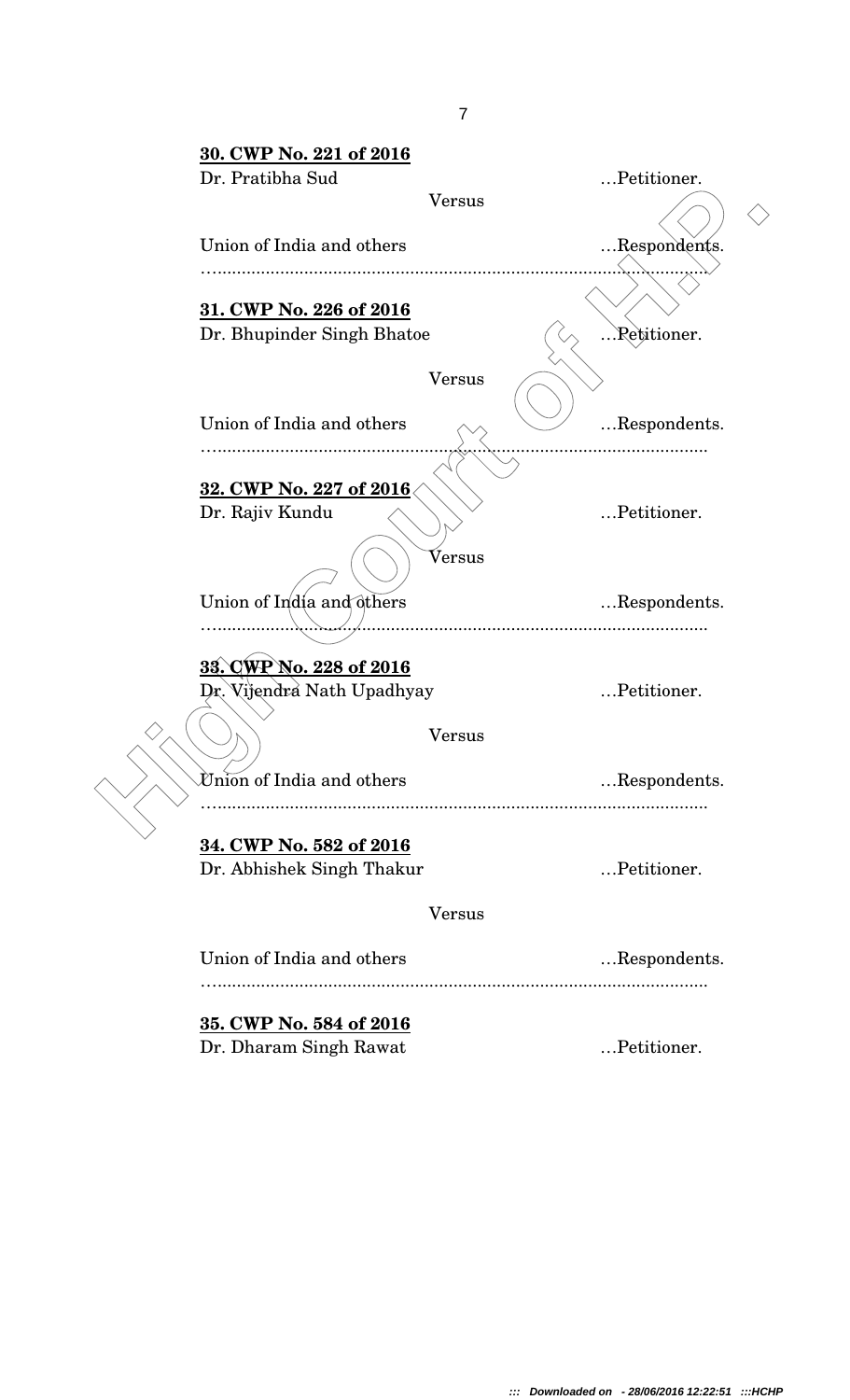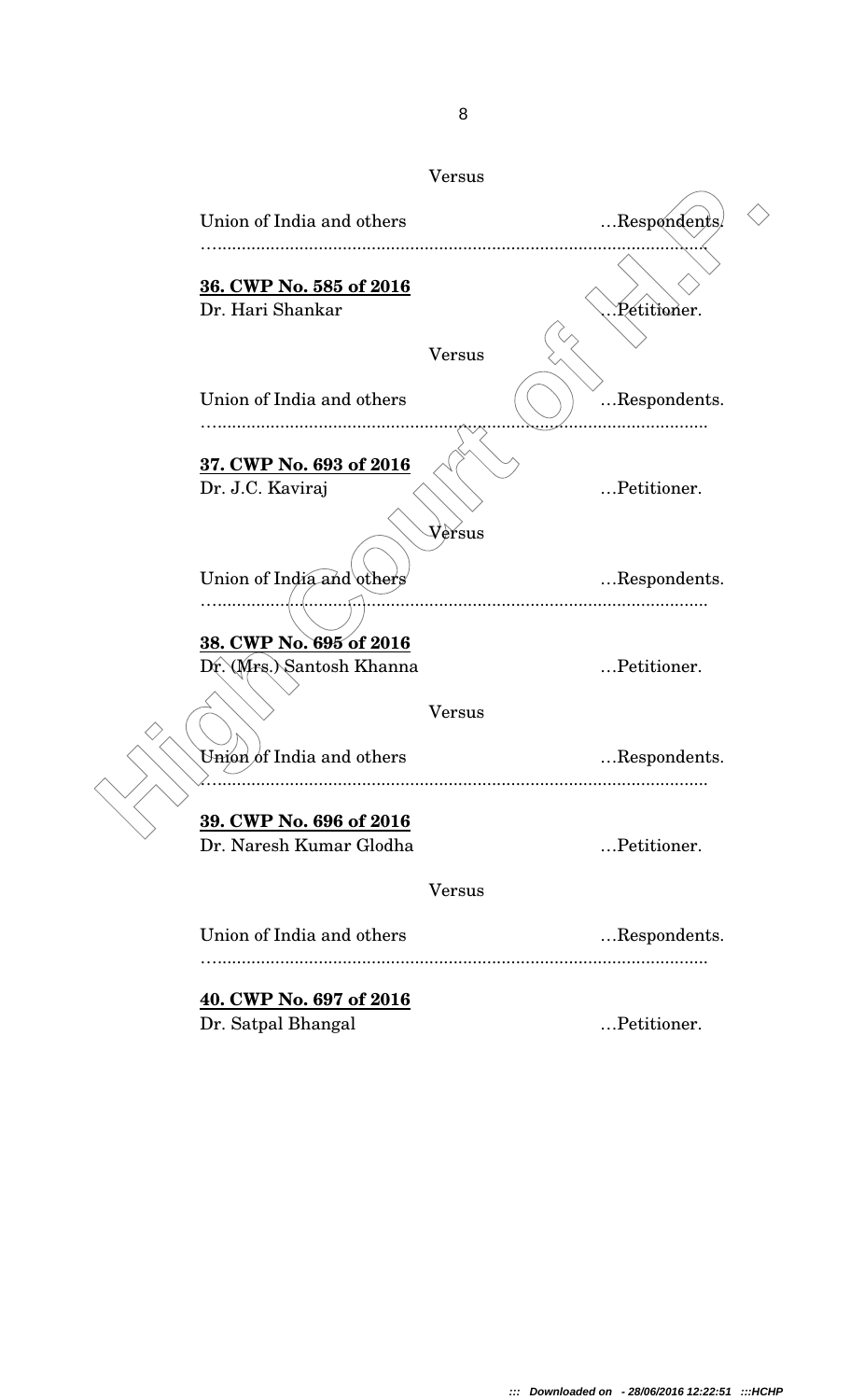

General, with Mr. Anup Rattan, Mr. Romesh Verma & Mr. M.A. Khan, Additional Advocate Generals, for respondents-State.

Mr. Bipin C. Negi, Senior Advocate, with Mr. Raj Negi, Advocate, for respondent-Medical Council of India.

## Versus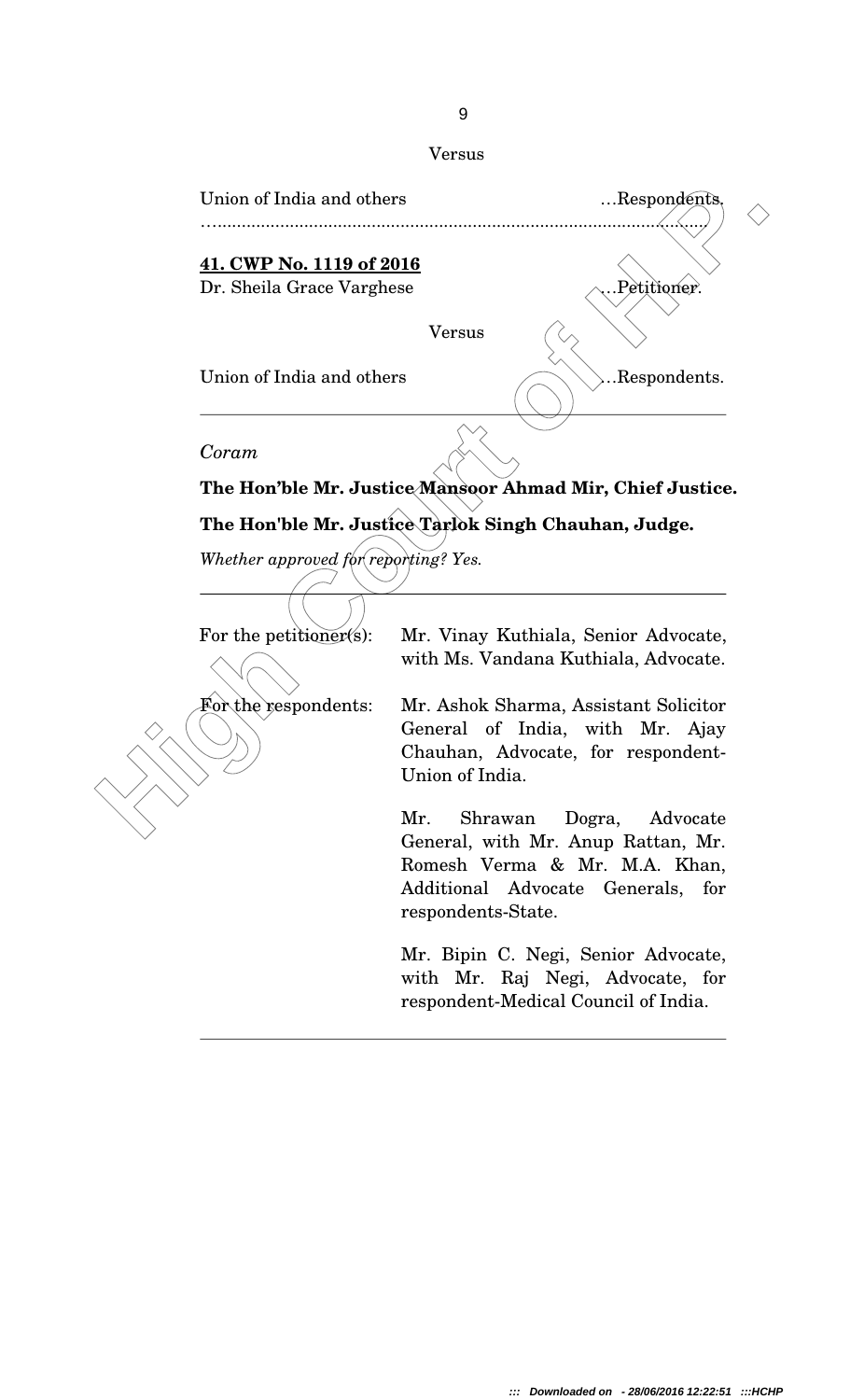## **Mansoor Ahmad Mir, Chief Justice.** *(Oral)*

Mr. Ashok Sharma, learned Assistant Solicitor General of India, filed reply in the open Court in the lead case being CWP No. 4788 of 2015 and stated at the Bar that the reply filed in the lead case be treated as reply in all the writ petitions. His statement is taken  $\omega$  record. Ordered accordingly.

Mr. Ashok Sharma, learned Assistant Solicitor Conreral of India, filed reply in the open Court in the lead case<br>being CWP No. 4768 of 2015 and stated at the Bar that the<br>reply filed in the lead case be treated as reply in 2. Ms. Vandana Kuthiala, learned counsel for the petitioner(s), stated at the Bar that the exercise made by the authorities and the orders made by them were in terms of the directions made by a learned Single Judge of Delhi High Court, which action was subject matter of subsequent writ petitions, being **WP (C) No. 6968 of 2011,** titled as **Indian Radiological and Imaging Association (IRIA) versus Union of India and Anr.** and other connected matters, came to be determined by a Division Bench of the Delhi High Court in terms of judgment, dated  $17<sup>th</sup>$  February, 2016. Further stated that the judgment, dated  $17<sup>th</sup>$  February, 2016, made by the Division Bench of the Delhi High Court squarely applies to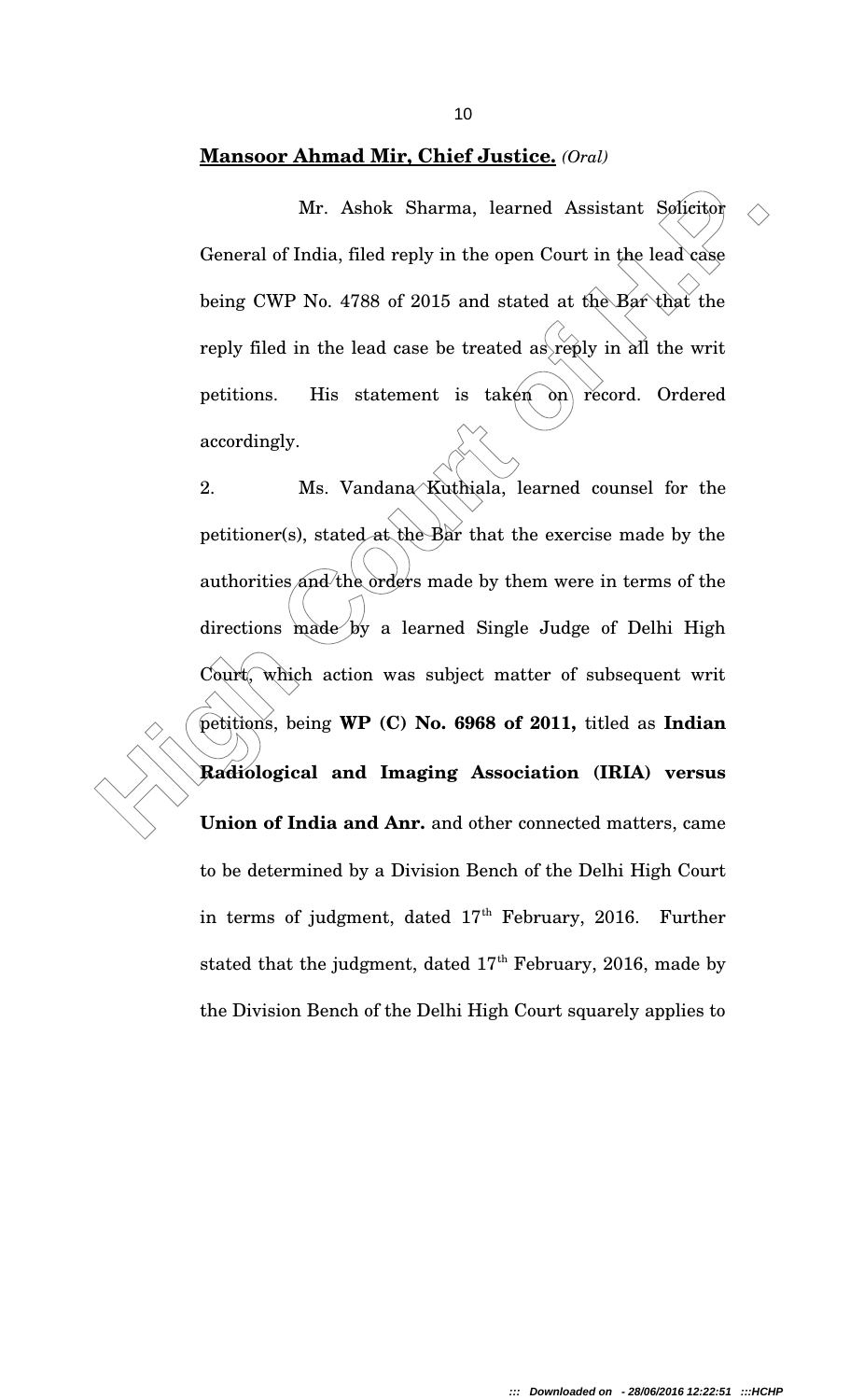the cases in hand and the orders passed by the authorities merit to be quashed. Her statement is taken on record. She has also made available copy of the judgment made by the Delhi High Court in WP (C) No. 6968 of  $2011$  and other connected matters across the Board, made part of the file.

merit to be quashed. Her statement is taken on record. She<br>has also made available copy of the judgment made by the<br>Delhi High Court in WP (C) No. 6968 of 2011 and other<br>connected matters across the Board, made part of the 3. We have gone through the judgment made by the Delhi High Court in batch of writ petitions, lead case of which is WP (C) No.  $6968$  of 2011 and perused all the writ petitions. The issue involved and the dispute raised before the Delhi High Court is identical to the issue involved in these writ petitions. We are also of the same view, as has been taken by the Delhi High Court in the judgment (supra).

It is apt to record herein that the Apex Court in a latest judgment in the case titled as **Neon Laboratories Limited versus Medical Technologies Limited and others,** reported in **(2016) 2 Supreme Court Cases 672,** has directed that every High Court must give due deference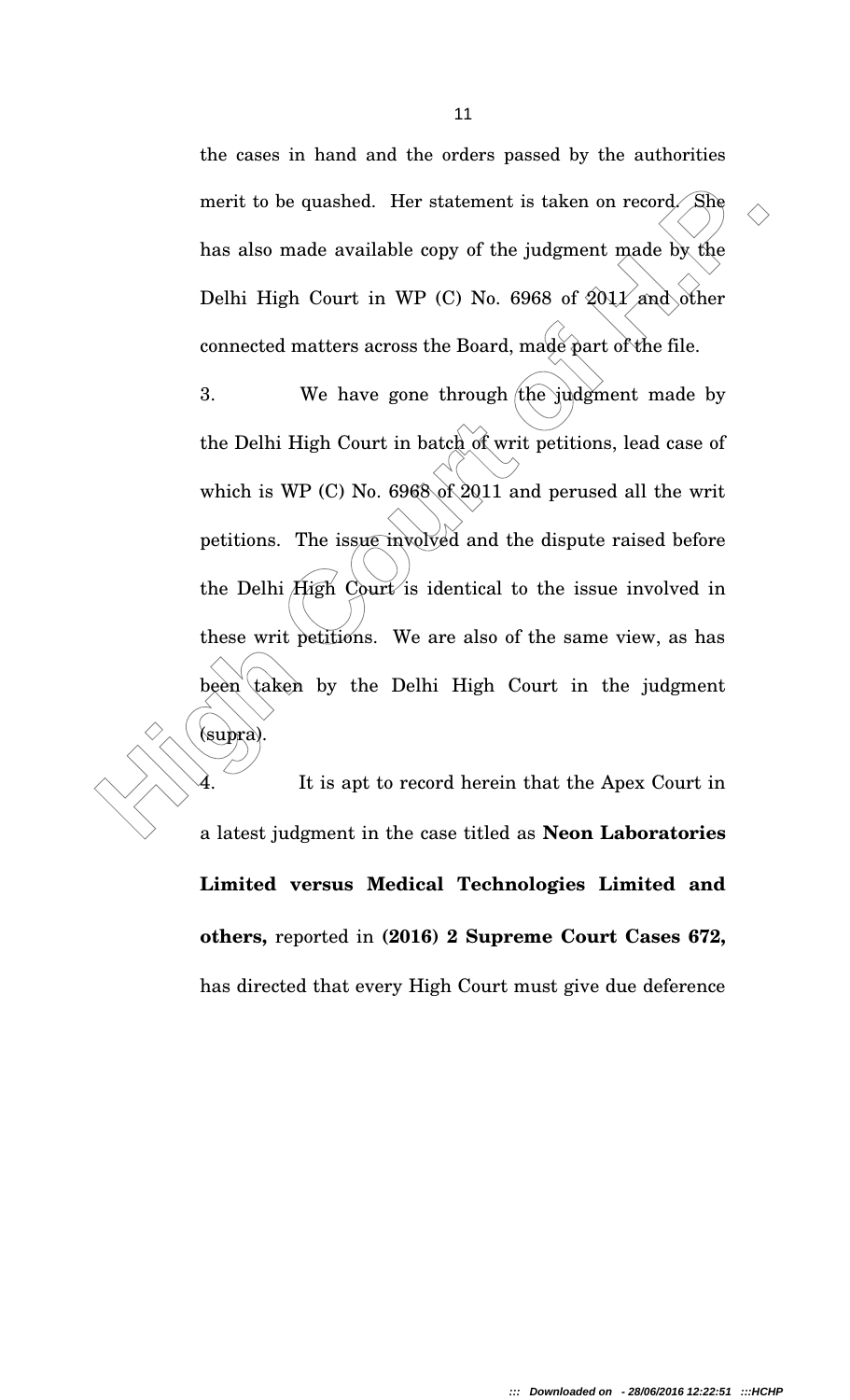to the law laid down by other High Courts. It is profitable to

reproduce para 7 of the judgment herein:

**reproduce para 7 of the judgment herein:**<br>
"7. The primary argument of the Defendant-Appellant is that it had received registration for its rocking of the Collember's control  $ROPOL$  in Class V on  $14.92601$ .<br>  $ROPOL$  in Cla *"7. The primary argument of the DefendantAppellant is that it had received registration for its trademark ROFOL in Class V on 14.9.2001 relating back to the date of its application viz. 19.10.1992. It contends that the circumstances as on the date of its application are relevant, and on that date, the Plaintiff-Respondents were not entities on the market. However, the Defendant-Appellant has conceded that it commenced user of the trademark ROFOL only from 16.10.2004 onwards. Furthermore, it is important to note that litigation was initiated by Plaintiff-Respondents, not DefendantAppellant, even though the latter could have raised issue to Plaintiff-Respondents using a similar mark to the one for which it had filed an application for registration as early as in 1992. The Defendant-Appellant finally filed a Notice of Motion in the Bombay High Court as late as 14.12.2005, in which it was successful in being granted an injunction as recently as on 31.3.2012. We may reiterate that every High Court must give due deference to the enunciation of law made by another High Court even though it is free to charter a divergent direction. However, this elasticity in consideration is not available where the litigants are the same, since Sections 10 and 11 of the CPC would come into play. Unless restraint is displayed, judicial bedlam and curial consternation would inexorably erupt*